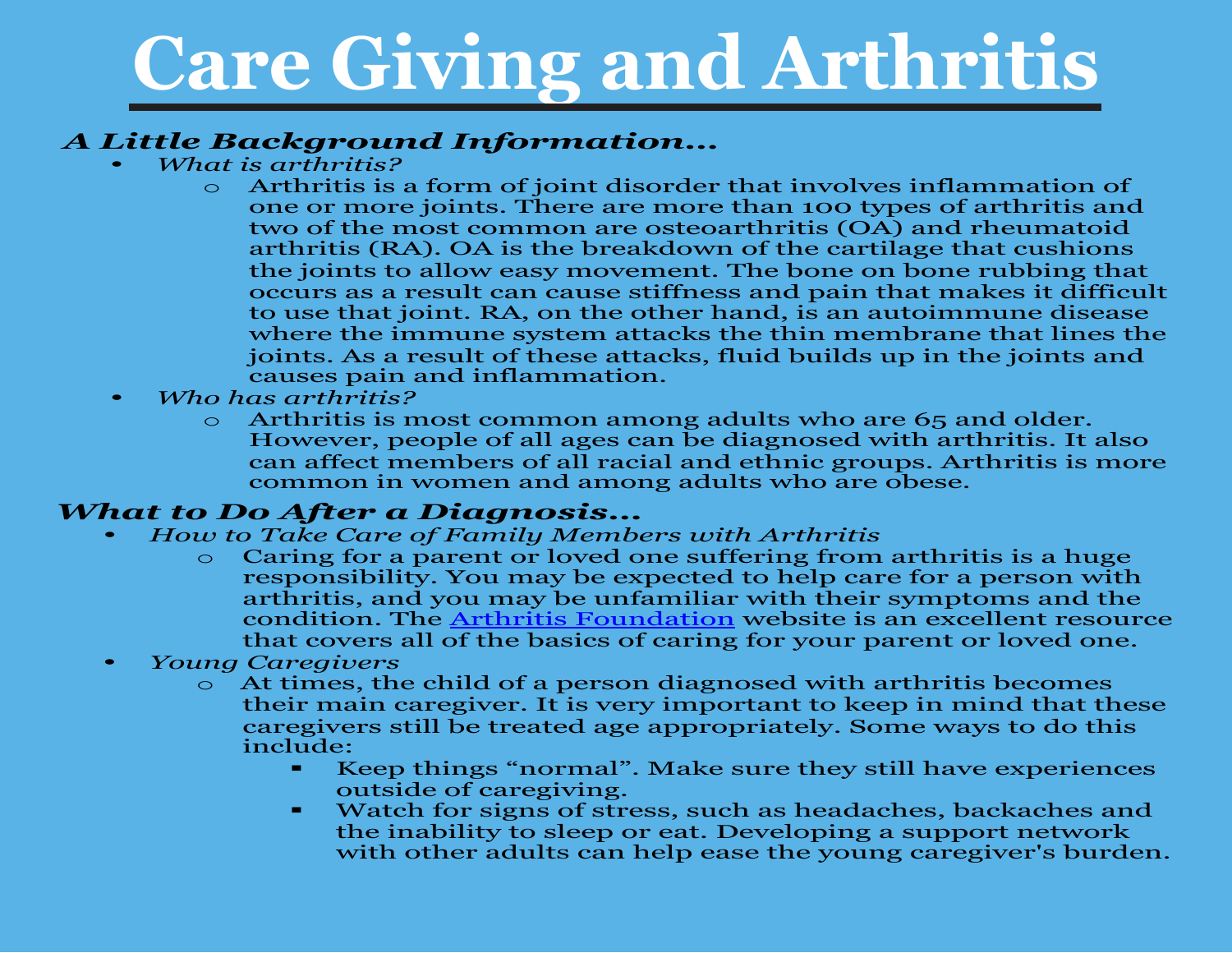- Consider their duties as standard household chores. Present chores as things that all family members do for each other to contribute, not because one member has too much pain to do them.
- Choose their tasks wisely. Try to avoid making them uncomfortable by giving them age-appropriate duties.
- *College-age Caregivers* 
	- The biggest problem that many young adult caregivers face is that they no longer live at home, making it more difficult to be there for their parent. Here are a few important things to remember about long-distance care:
		- Don't feel guilty.<br>■ Ask for help whe
		- Ask for help when you need it.
		- **EXTERN** Arrange an initial "fact-finding" trip to learn more about their diagnosis.
		- Consider the possible needs your parent will have.<br>• Get organized
		- Get organized.
		- Get organized:<br>• Identify your parent**s** support group.
		- Tuentry your parents support group.<br>• Get familiar with your parents community resources. Get familiar with your parent**s** community resourd **Plan trips so you can gdYbXHa Yk |I)** your parent.
		-
		- Consider your obligations. Take time for yourself.
- *Adult Caregivers*
	- o Adult caregivers will oftentimes have to deal with the unique situations of either having to care for a parent while starting their own family or having a spouse with a chronic illness. If a parent has arthritis, the coping tips for an adult caregiver are gall  $U$  to  $\hbar$   $C\Delta V$ cZcollege-age caregivers. Caring for a spouse, however, can dfYgYbh its own set of challenges. Ways to cope with this include:
		- Allow your spouse to express their frustration.<br>• Try to keep the relationship as balanced as pos
		- Try to keep the relationship as balanced as possible. A sick spouse should not become a "patient" and the caregiver should not be treated as a "nurse".
		- Have a good support network to help you deal with the physical, emotional, and financial issues that are possible.
		- Take care of yourself. Don't prioritize your spouse's  $kY'$ ! Wh significantly above your own.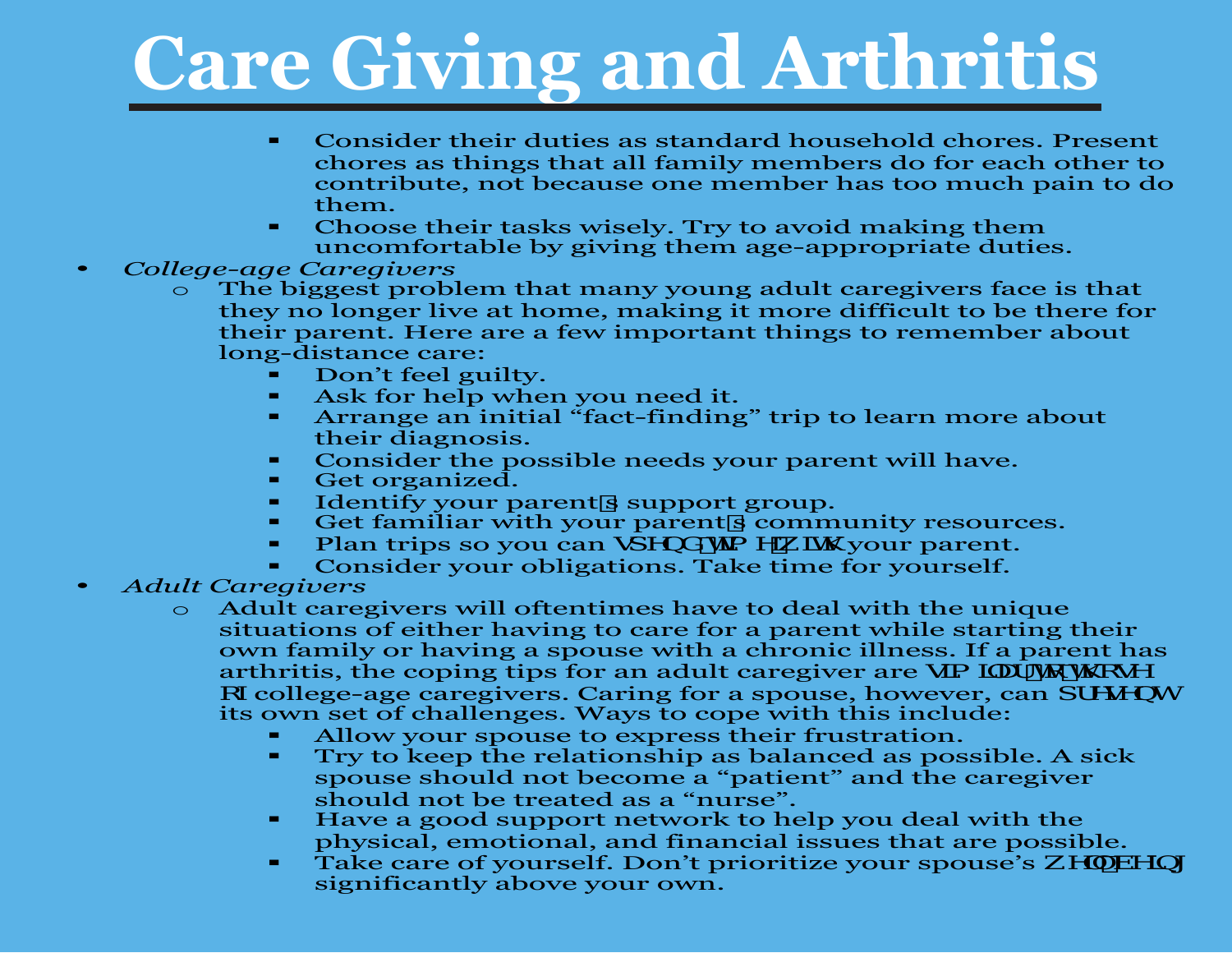#### *Thinking Ahead…* • *Are You at Risk for Arthritis?*

- - Risk factors for arthritis include:<br>Family History
		- Family History
		- $\blacksquare$  Age
		- $-$  Sex
		- **Previous joint injury**
		- **-** Obesity
- *Ways to Prevent an Arthritis Diagnosis if You're at Risk*
	- Lose weight or keep weight down
	- Do exercise that doesn't damage joints, such as:
		- Low-impact biking<br>• Swimming
		- Swimming
		- Yoga and Pilates
		- Walking
		- Weightlifting
	- o Watch your biomechanics
		- $\mathbf{A}\mathbf{W}$   $\mathbf{A}\mathbf{W}$   $\mathbf{B}$   $\mathbf{W}$   $\mathbf{W}$   $\mathbf{W}$   $\mathbf{B}$   $\mathbf{B}$   $\mathbf{B}$   $\mathbf{B}$   $\mathbf{B}$   $\mathbf{B}$   $\mathbf{B}$   $\mathbf{B}$   $\mathbf{B}$   $\mathbf{B}$   $\mathbf{B}$   $\mathbf{B}$   $\mathbf{B}$   $\mathbf{B}$   $\mathbf{B}$   $\mathbf{B}$   $\mathbf{B}$   $\mathbf$ **HWblei Ygduring any physical tasks**
	- **Prevent and treat injuries**
	- $\circ$   $\hat{A}$  ake supplements (a combination of omega-3 and glucosamine has be found to be effective  $\mathbf{Z}f$  URK  $\mathbf{H}g$ df Y Mohcb)

#### *Local Resources*

- The Missouri Arthritis and Osteoporosis Program [\(MAOP\)](http://www.moarthritis.org/) is dedicated to providing resources to anyone that has to deal with chronic diseases on a daily basis. An [online toolkit](http://moarthritis.typepad.com/selfmanagement_toolkit/) is available that provides educational material about living with a chronic condition as well as resources for caregivers.
- There are seven Regional Arthritis Centers (RACs) throughout the state of Missouri. Each RAC offers classes that focus on different aspects of living with a chronic disease, including  $\mathbf{d} \cdot \mathbf{p}$  W UM programs flailored for dYcd Ywith arthritis Land chronic disease self-management courses.